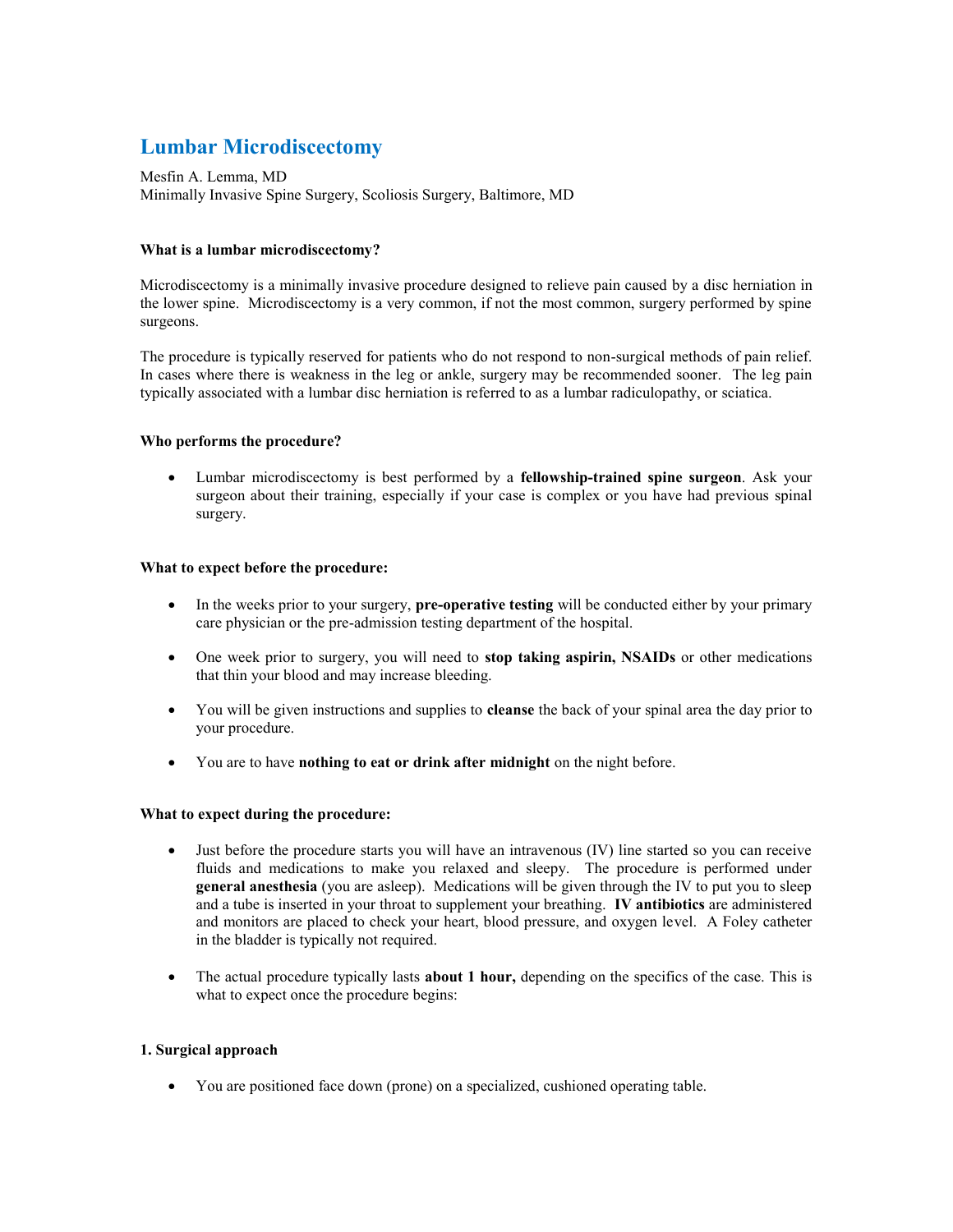- The area of your back where the incision will be made is cleansed with a special solution to kill the germs on the skin.
- A 1-2 inch skin incision is made in the midline directly overlying the affected area.
- Minimally invasive techniques allow access to the spine with a minimal amount of muscle and soft tissue disruption.

## **2. Decompression**

- Once the spine is exposed, a small amount of bone is removed (laminotomy) to provide an opening into the spinal canal.
- Microsurgical instruments are then used to remove the herniated disc fragment(s) which relieves the compression of the spinal nerves.

## **3. Closure**

- Blood loss is typically no more than a few drops. The skin is closed with absorbable sutures (stitches).
- A small dressing is applied over the incision and you are then taken to the recovery area.

## **What to expect after the procedure:**

- Lumbar microdiscectomy is typically performed on an **outpatient** or overnight stay basis.
- In the recovery area, you will be observed until you recover from the anesthesia, then transferred to the floor.
- You will be encouraged to get out of bed and move around as soon as you are able to.
- Pain pills on an empty stomach may result in nausea, so initially IV pain medications are selfadministered through a PCA, or **patient-controlled analgesia**.
- IV fluids will be continued until you can drink fluids well by mouth.
- Once you are able to drink normally, your diet will be advanced to your **normal diet** and you will be switched to pain pills.
- **Physical therapy and occupational therapy** will see you prior to your discharge from the hospital to make sure you are comfortable walking, escalating stairs and performing other activities of daily living.
- A back brace is typically not required.

## **Recovery and rehabilitation at home:**

- Keep in mind, everybody is different, and therefore the amount of time it takes to return to normal activities is different for each individual.
- Discomfort should decrease a little each day, like a dimmer switch as opposed to an on-off switch. Most patients are able to return to most activities by **2 - 4 weeks**, although complete recovery time may take between 6 and 8 weeks. You will not be able to drive a car for about 2 weeks, depending on the specifics of your case.